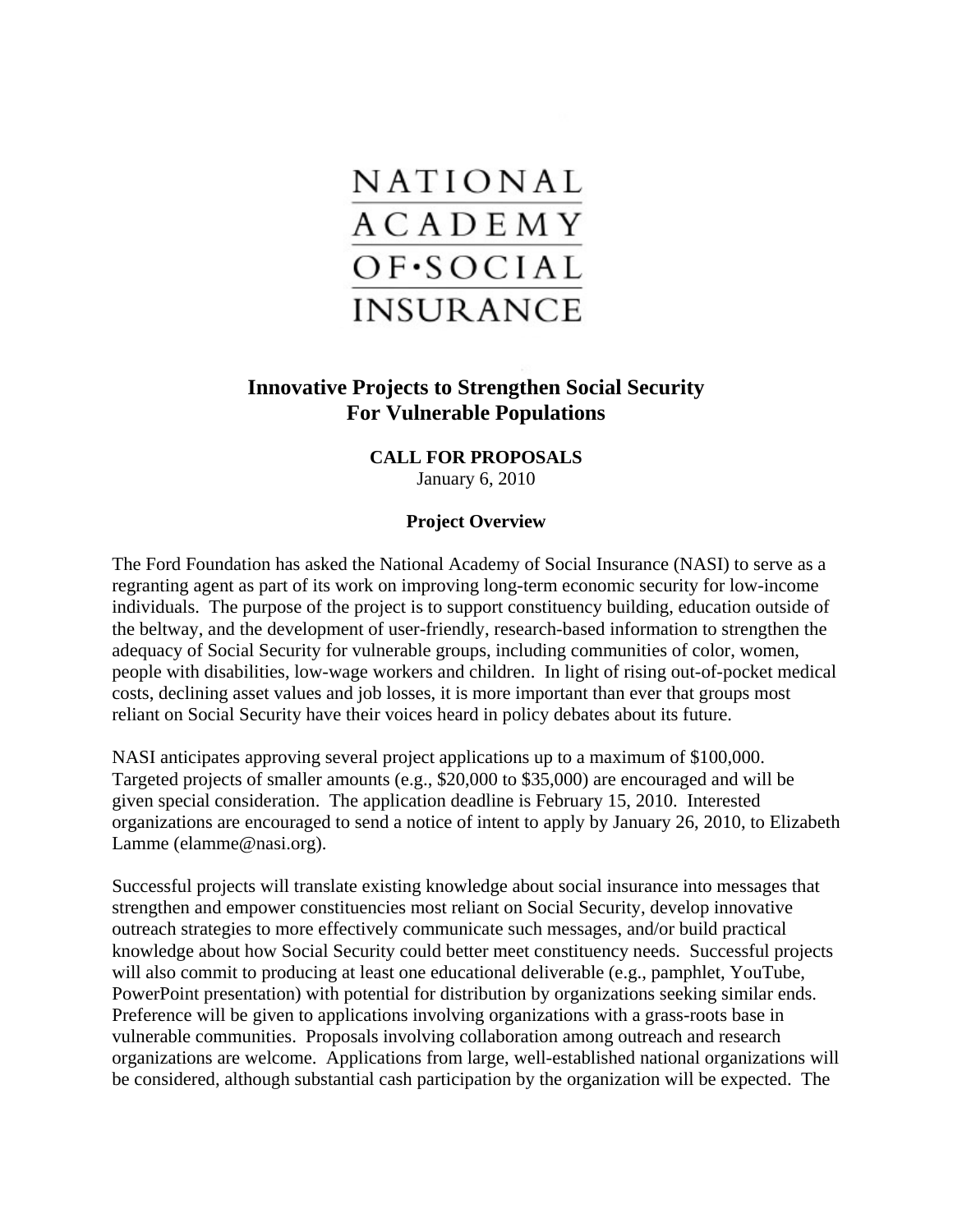initiative will seek to fund a balanced mix of projects, which (across all projects) focus on a range of activities, strategies and target constituencies.

Project funds may not be used in any way that violates tax exempt status under section 501(c) 3 of the Internal Revenue Code. Funds cannot be used for political campaign activities or to influence policymakers about a specific policy that has been introduced or enacted. It is permissible to provide policymakers and the media with education about the need for policies to address a particular issue, such as improvements in Social Security. Organizations may conduct educational meetings, prepare and distribute educational materials, or otherwise consider public policy issues in an educational manner.

## **The Problem**

Discussion about the future of Social Security focuses primarily on program financing, sometimes framing the issue exclusively in terms of solvency. Missing from public discourse is articulation of the critical importance of exploring options to strengthen the program as a bulwark against economic insecurity for all Americans, especially low-paid workers, women, communities of color, individuals unable to work due to health conditions, widows and orphans. These vulnerable groups have much at stake in the Social Security reform debate, yet their voices are rarely heard. This project aims to enable such groups to further articulate and communicate their interest in Social Security by funding grassroots outreach and education initiatives as well as auxiliary endeavors that create and disseminate user-friendly, research-based information for use by these constituencies.

## **Social Security Project Advisory Committee**

The NASI President has named an independent committee to set criteria, review applications, select awardees, and monitor the overall project. Members of the committee are:

- *Eric Kingson* (Chair), professor of social work, Syracuse University
- *Nancy J. Altman*, pension and Social Security consultant, and chair of the board of the Pension Rights Center
- *William J. Arnone*, consultant, former partner in the human capital practice of Ernst & Young, LLP.
- *Lori L. Hansen*, consultant on Social Security.
- *Lisa Mensah*, executive director of the Initiative on Financial Security of the Aspen Institute
- *Kathleen Romig*, social insurance research analyst at the Social Security Administration, formerly an income security analyst at the Congressional Research Service

## **Review Process and Criteria**

The evaluation process will include an initial screening by NASI staff to ensure that applications are complete. Applications that do not comply with the specifications for submission will not be reviewed.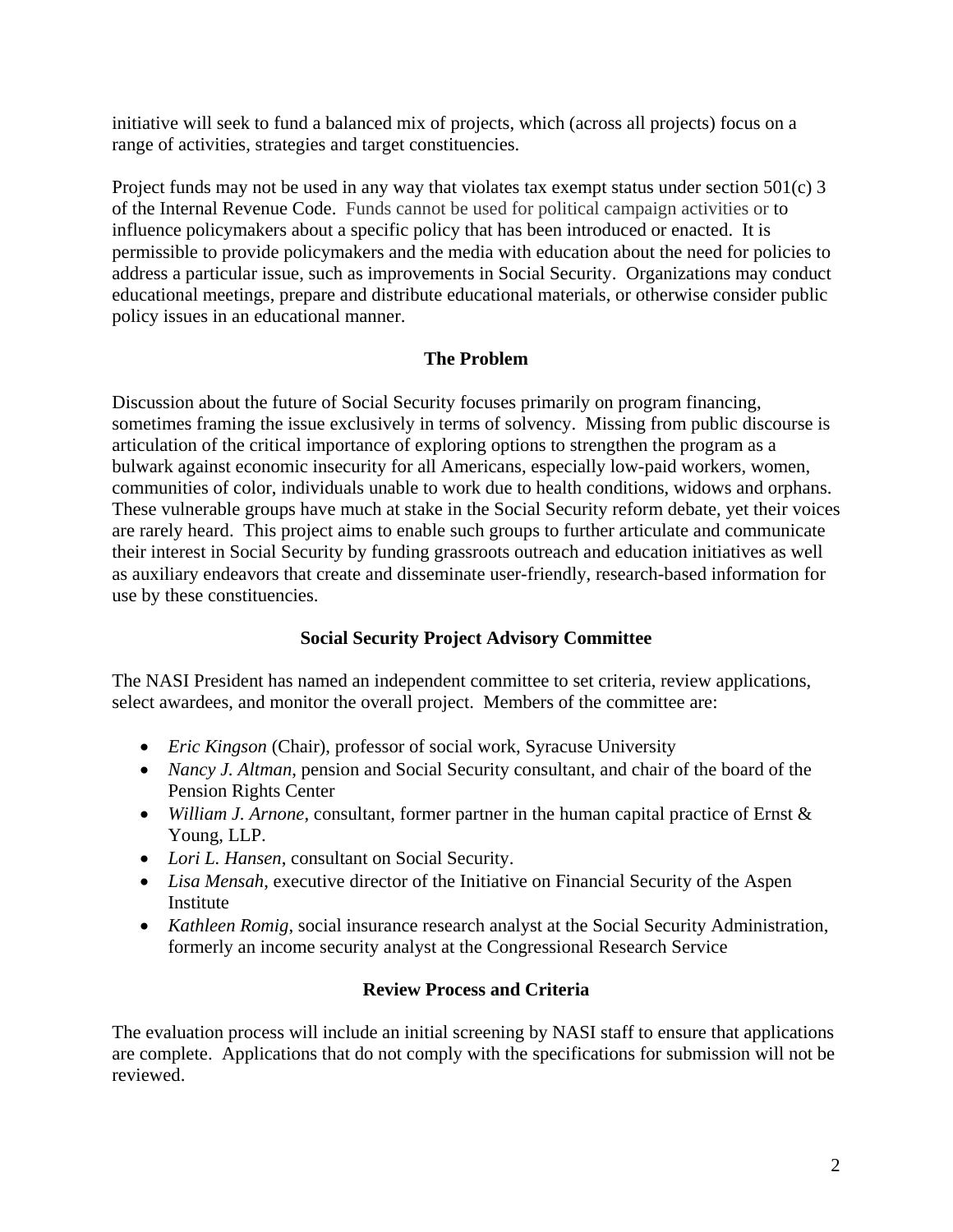The project advisory committee will evaluate all applications based on responsiveness and completeness, including the following six criteria.

*Reach of Organization(s):* Demonstrated ability (either independently or in concert with other organizations) to engage a constituency or constituencies in the policy process, and to leverage this constituency to frame debate on public policy. Special consideration will be given to organizations that have demonstrated such results on other policy issues, but represent new voices in Social Security discussions.

*Potential to Enhance Understanding of Social Security among Vulnerable Groups:*An action plan that outlines credible and feasible steps to enhance public understanding of social insurance, of how Social Security can benefit vulnerable groups, and of ways to improve the adequacy of Social Security for vulnerable groups as part of Congressional action to strengthen the long-range finances of the program.

*Usefulness of Proposed Deliverables (such as pamphlets, YouTube, PowerPoint presentations)* for organizations seeking to improve the long-term economic security for low-income groups and other populations at risk.

*Quality of Application:* Clarity, coherence, organization and comprehensiveness of the application's project summary, project narrative (below) and budget.

*Organizational Capacity:* The recipient organization(s) should have the capacity to leverage a modest award to inform the policymaking process, as evidenced by their proven record of success in framing messages and/or educating target constituencies in ways that equip and inspire them to participate in the policy process. The application should specify a project leader who has the experience and resources to implement the project successfully in the time allotted.

*Budget:* The proposal should list the project staff, describe how project funds will be used, establish performance targets and outcome metrics, and specify how the recipient organization(s) will ensure that the project funds are appropriately spent.

## **Project Examples**

Examples of activities appropriate for funding include:

- National Social Security education projects (for example, a series of town-hall style meetings or syndicated radio programming) targeting women, communities of color, and low-wage workers by organizations that have nationwide and state-level chapters, affiliates, and/or members.
- Development of clear, non-technical information and effective messaging about Social Security catered to specific lay audiences of vulnerable groups, with dissemination plans to reach target audiences.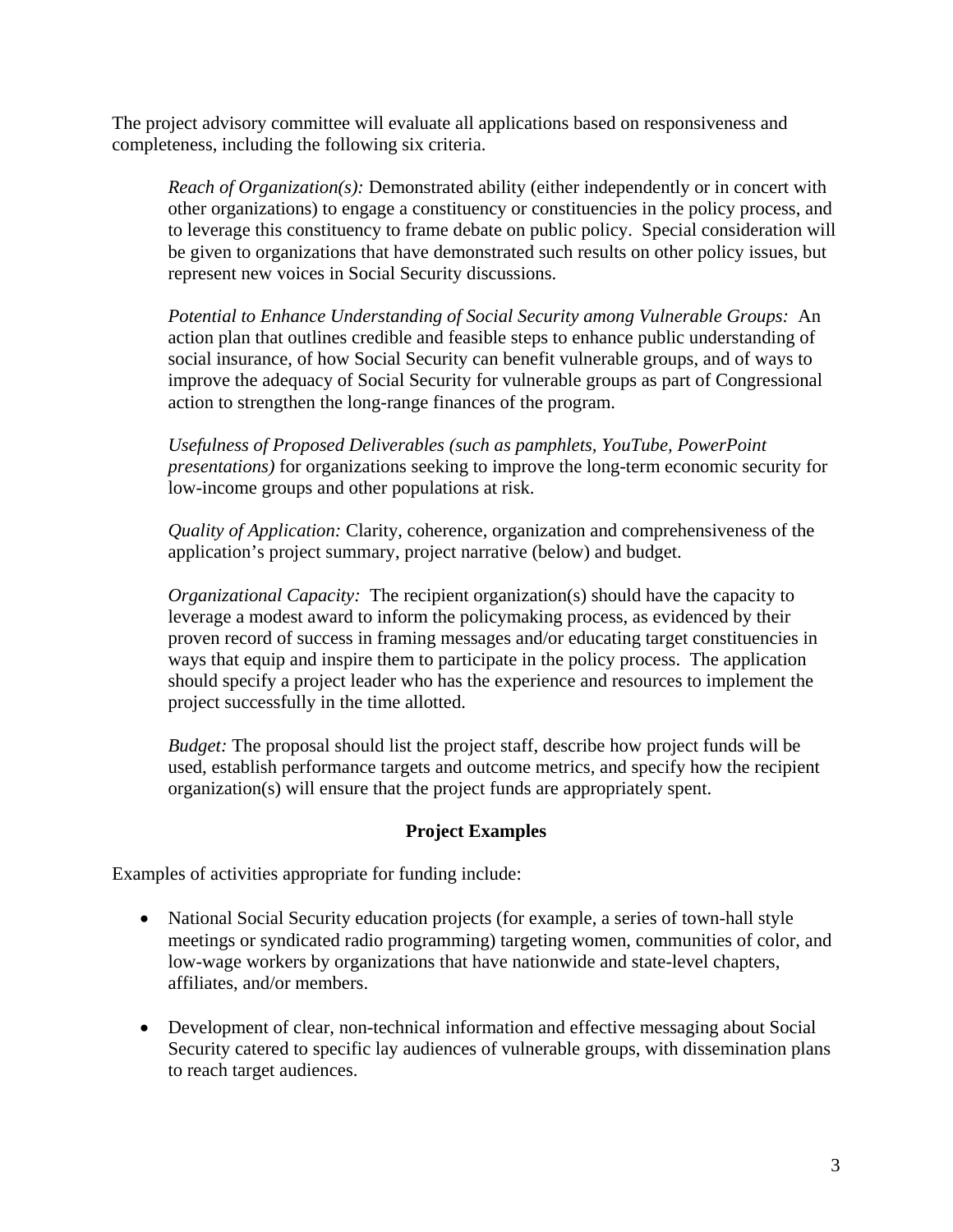- Development of new communication methods to educate target audiences about Social Security and encourage their involvement in policy development (websites, blogs, Facebook, etc.).
- Efforts to build coalitions among grassroots organizations of groups most reliant on Social Security with regard to specific proposals (such as a new minimum benefit), or with regard to the program as a whole.

## **Proposal Requirements for Funding**

**February 15, 2010 Application Deadline.** Applicants should submit a hard-copy of their proposal – postmarked by February 15, 2010 – to Elizabeth Lamme, National Academy of Social Insurance, 1776 Massachusetts Avenue, NW, Suite 615, Washington, DC 20036. Please also send an electronic version to ELamme@nasi.org by February 15.

**Application for Funding.** The application should include a letter of transmittal, a one-page single-spaced summary, a project narrative, budget and resumes for key staff.

The project narrative should not exceed 10 pages, using twelve-point Times New Roman font with  $1\frac{1}{2}$  line spacing and 1 inch margins. A short technical appendix, though not encouraged, is permissible. More specifically, the application should include:

- **A. Letter of Transmittal**. The letter of transmittal should identify the applicant organization.
- **B.** Cover page. Cover page with project title and applicant's name(s) and organization(s).
- **C. Project Summary.** The summary should describe the 1) problem and target population; 2) approach to promoting understanding of Social Security and engagement of the target constituency in the Social Security debate; and 3) expected outcomes. This summary should not exceed 1 page, single-spaced, 1" margins.
- **D. Project Narrative.** The narrative should not exceed 10 pages (1½ spaced). It should address questions identified in the box below.
- **E. Budget.** The budget and one-page justification of expenditure categories should include time commitments of key personnel and travel expenses for attending the convening of awardees at the Ford Foundation in New York.
- **F. Resumes.** Resumes of key staff. Individual resumes should not exceed four (4) pages.

Applicants will be notified by March 8, 2010, of the outcomes.

## **Project Narrative**

- 1. **Problem and target population.** What is the problem and target population? Why is this an important problem?
- 2. **Approach.** What constituency building, educational and/or knowledge building approaches do you plan to employ?
- 3. **Precedents.** Has this approach been tried before by your organization or others? What was the experience? What evidence suggests the likelihood of success?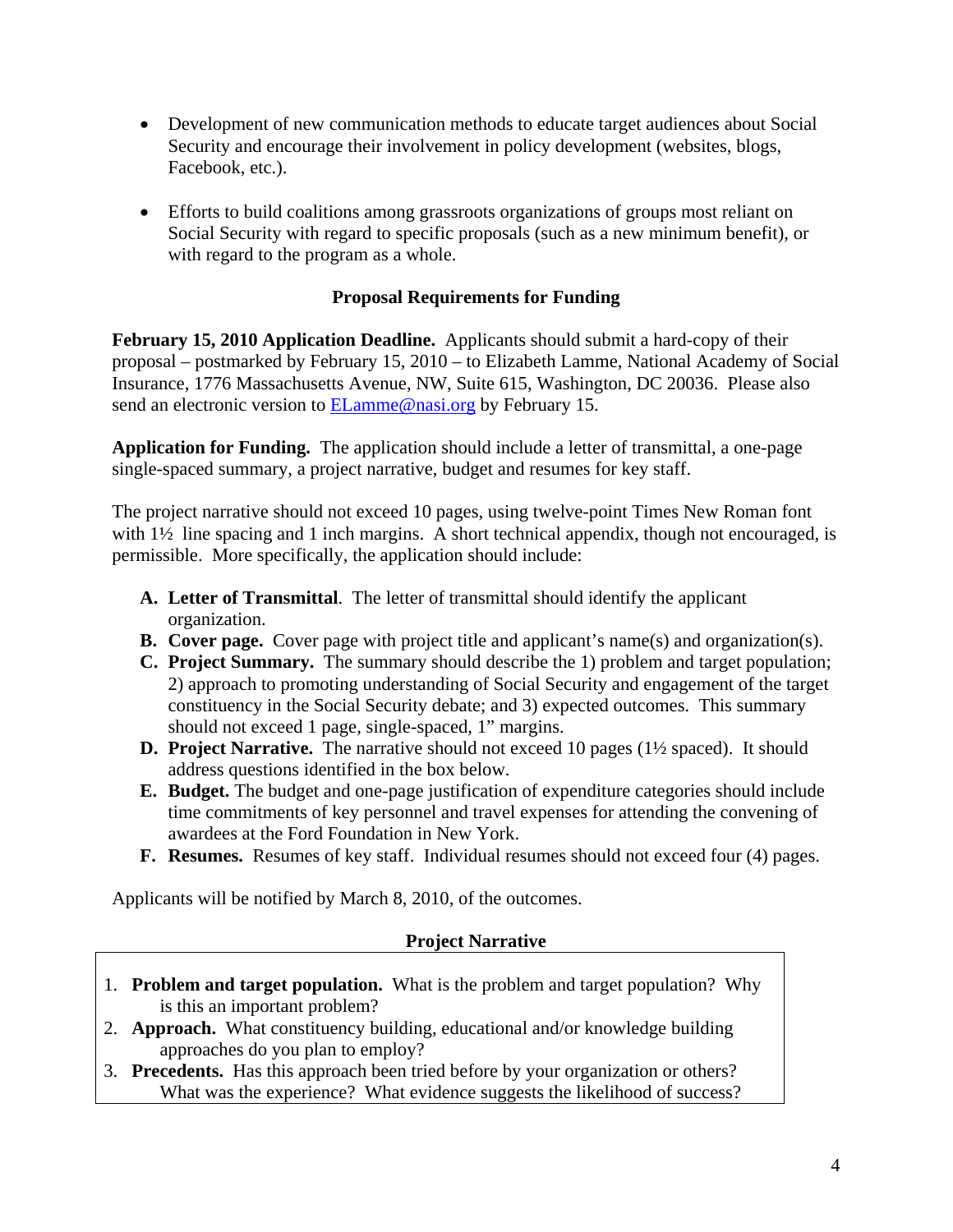- 4. **Outcomes.** What is your strategy for informing the policymaking process, whether directly or indirectly? What outcomes (e.g., constituent involvement, written products) do you anticipate achieving through this project? Include performance metrics such as press coverage, letters written, people reached, Op-Eds, town hall meetings or house parties held, observed changes in media coverage, evidence of constituent engagement, broadened understanding, etc.
- 5. **Deliverable(s).** What deliverable(s) (pamphlets, YouTube videos, model letters to the editor, public service announcements, PowerPoint presentations, fact sheets) will your project provide as part of its final report? What do you hope to accomplish through this deliverable? How might this dissemination tool be used by other groups?
- 6. **Evaluation.** How will you measure success? What is your evaluation plan?
- 7. **Organizational capacity.** Do you have the organizational capacity to achieve the project objectives? Does the project leader have the experience and resources to implement the project successfully in the time allotted?
- 8. **Workplan and timeline.** Provide a detailed plan for progress toward your project outcomes.

**Reports:** Two reports are to be submitted over the course of the project. The Interim Report (no more than 5 pages, 1½ spaced) should document progress toward achieving the specified project outcomes and discuss any necessary adjustments to the workplan and timeline, both retrospectively and looking forward. The final report (no more than 8 pages, 1½ spaced, plus appendices), on Project Achievements and Lessons Learned, should document the ways in which the project informs the policymaking process, discuss challenges encountered, provide at least one deliverable with explanation of how this product may be used by other organizations, and articulate lessons learned – both for one's own organization and for others pursuing similar efforts in the future. The project will present this report at a meeting at the Ford Foundation in April 2011.

## **Convening of Awardees**

The culmination of this regranting project will be a convening of all awardees in New York at the Ford Foundation for the purpose of learning from each other and furthering collaboration and coalition-building. The awardees will be expected to pay their own travel expenses to the convening from their project funds.

#### **Synthesis Report**

NASI will produce a synthesis report of the achievements and lessons learned from all projects. This will be distributed to Members of Congress, the press, and to other interested parties, as well as to the Ford Foundation.

#### **Key Project Dates:**

|--|--|--|--|--|--|--|